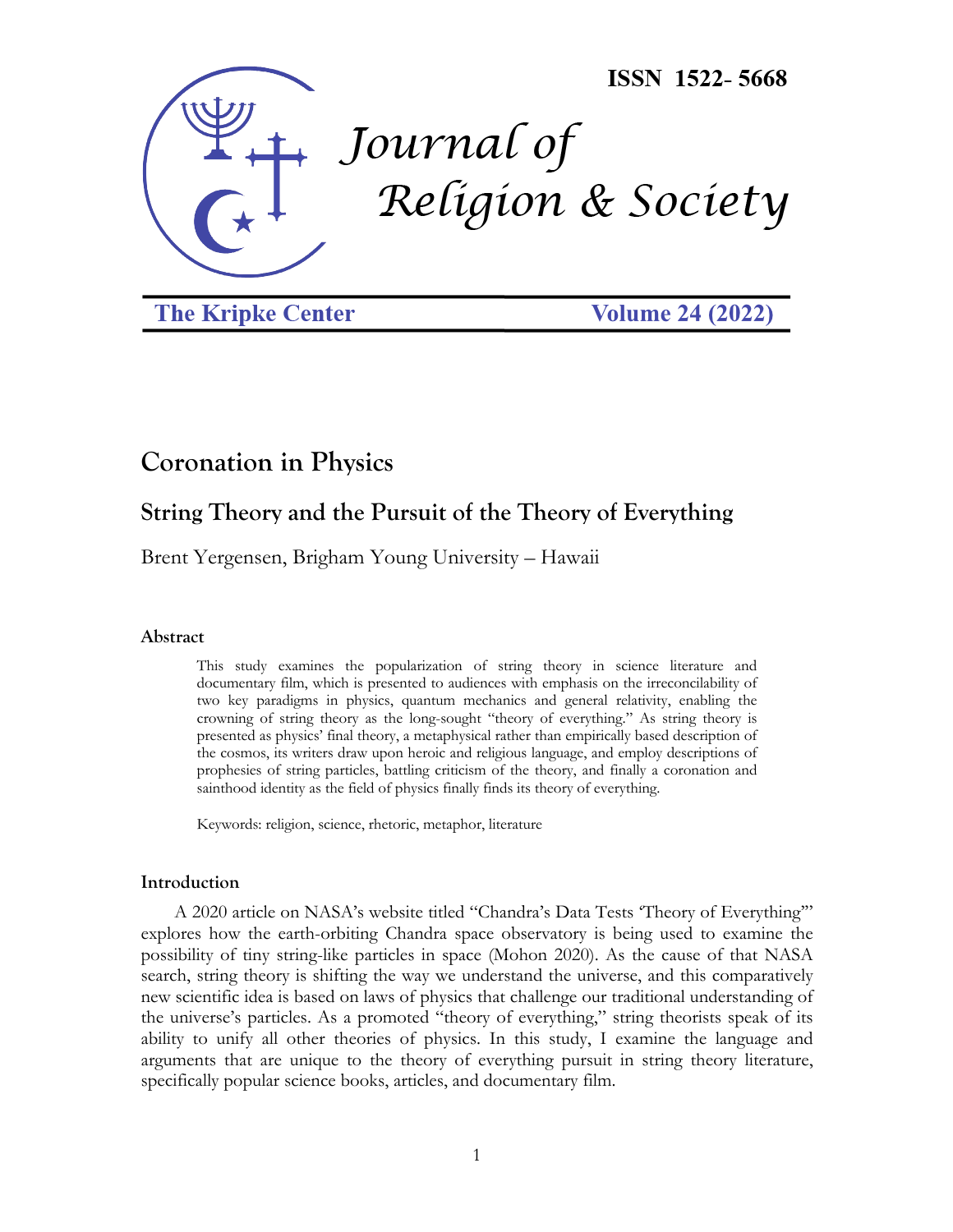I argue that the story of string theory in popular discourse utilizes explicit religious themes, resulting in a transcendent coronation of string theory as the theory of everything, ultimately suggesting that the study of theoretical physics is a finished journey. The metaphysical nature of string theory allows its public discourse to operate at an audiencerelatable level and readily take on religious form. Yet, contention persists over string theory despite the proliferation and rhetorical power of the common string theory story. The promotion of string theory as the theory of everything as it has transpired over several decades – particularly the 1980s, 1990s, and early 2000s – is given specific attention in order to capture unfolding events and claims as they happened. Advocates describe string theory's progress in basic ways that are designed to be read and understood by non-scientific audiences, escalating over the last few decades due to the theory's significant scientific advances in the 1980s and 1990s. This analysis focuses on the presentation of key people and research advancements surrounding the string theory story, which together offer confidence in it being the final theory of physics. Further, exploration of what these early developments mean now in scientific discourse include reference to contemporary confidence in string theory, highlighted at the end of this article.

Theory of everything discourse in physics adopts a theological and destiny-like tone, which takes audiences through a journey of difficulty and eventually a crowning moment when physicists reverence string theory as the final theory. I demonstrate how within popular string theory discourse, specifically, proponents first display confidence with words of prophetic promise for string theory as the theory of everything. Then, the discourse of theoretical battle intensifies the challenges string theorists face through expressions of criticism from other physicists. Finally, string theory is crowned as the theory of everything. Literary critic Kenneth Burke (1970, 45) describes this literary process of creating a sense of conflict and the need for closure in narratives as "division." As a result, string theory discourse gives special attention to the historical clash between these two established theories. In the process of creating division within discourse, "transcendence" is then made possible when a solution is prescribed, "Texts explicitly concerned with transcendence, as theological doctrines are, provide us with 'perfectly through' instances of such processes," or in this study, specifically, scientific transcendence over divided, uncooperative theories (Burke 1970, 38). In the process, string theory proponents apply religious language and descriptions to crown string theory as the theory of everything.

With string theory proliferating the phrase "theory of everything," the popularity of the term grew, including becoming the title to the biopic about the life of legendary physicist Stephen Hawking, *The Theory of Everything* (Marsh 2014). Yet, despite the string theory story as told in numerous popular science texts, the rush of acceptance of string theory legends and heroes also comes with concern about the theory being celebrated too early and without consideration of other explanations, such as how physicist Bernard Lavenda (2015, 1) describes the "backlash against popular science books that mislead the general public into believing that it is only a matter of time that superstring theory . . . will open up a new reality." Still, the string theory story remains a scientific force, as well as a rhetorical one with its public dissemination, a popularization process which Thomas Lessl (1989, 188) describes as having religious resonances, "Just as the institutional church endeavors to analyze history as the enactment of heavenly design, so the scientist depicts history as the unfolding of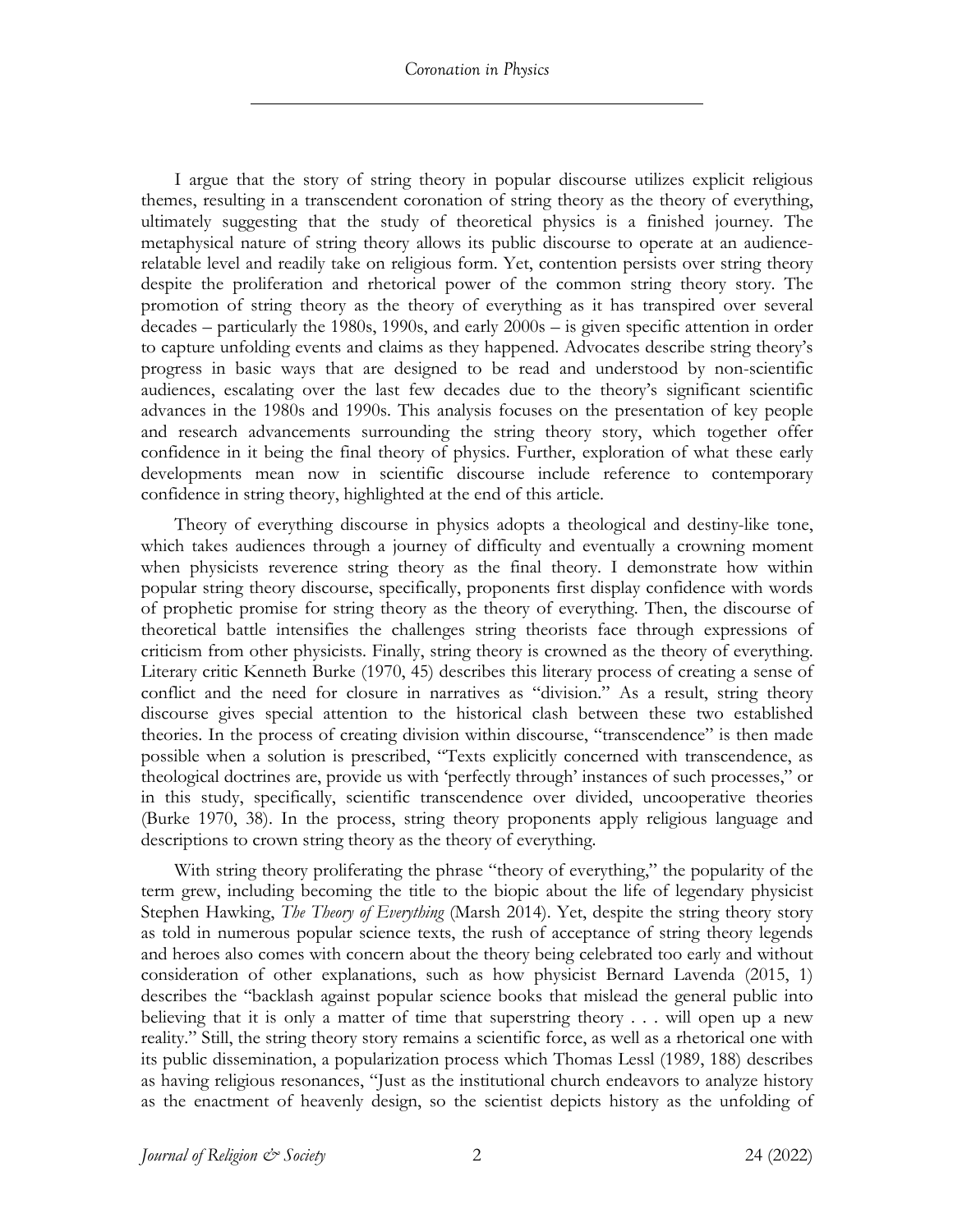deterministic processes that lead naturally to modern science," a process that bring public support to a new, exciting idea. String theorists are situated to bypass the demands of hard science and operate in a descriptive format that captures a non-observable existence, thereby offering identification with readers through a religious style, a priestly voice. Therefore, in describing transcendent dimensions of space, religious metaphors and descriptions become available and useful.

## **Scientific Rhetoric and Storytelling**

Drawing upon the insights of rhetoric of science scholarship, we can situate the telling of the string theory story as its proponents draw upon cultural values. When scientists transfer claims from the technical realm to non-scientific audiences, technical vocabulary is translated into non-technical terminology, therefore engaging in the process of finding and using language that appeals to a non-scientific audience, such as one of the early rhetoric of science explorations, John Angus Campbell's (1970) analysis of Charles Darwin's *Origins of Species* as a religious-like transcendence journey. Similar studies of religious themes in scientific stories include examinations of the discourses of Carl Sagan (Lessl 1985), scientific naturalism (Lessl 2005), and the works of Francis Bacon (McKnight 2007). As scientists can take on a "priestly voice" with audiences (Lessl 1989), string theory advocates appeal to themes of sacredness and celebrate scientists as heroes, and this romanticized tale leads to a blissful, final destination in which a grand theory operates as a new, finalized state of scientific understanding.

Lloyd Bitzer (1968, 6) explores how technical problems are magnified for audiences so that the need for a solution is understood as urgent, "Any *exigency* is an imperfection marked by urgency, it is a defect, an obstacle, something waiting to be done." To address exigencies in science, Lawrence Prelli (1989, 184) describes the necessity of carefully crafting scientific solutions to the public, "This means picking out the crucial points for decision, expressing them so they secure needed attention, and rendering scientifically reasonable the decisions proposed to the community." But transference of scientific ideas into everyday discourse cannot happen without science writers being familiar with the values that are shared by readers (Perelman and Olbrechts-Tyteca 1969). In dissecting string theory discourse, I am talking about a scientific movement that uses a strategy of division and therefore labors to create an unsettling need for closure, provided by string theory, for the audience to experience regarding the theoretical contradictions of quantum mechanics and general relativity.

Early rhetoric of science scholarship has further enlightened and encouraged the growth of popular science studies, such as Joseph Rhodes's (2014, 323) "atheistic voice" in response to Lessl. Similarly, Davi Johnson (2004) utilizes Lessl's model to explore the scientific voice in female body empowerment. Also significant to scientific rhetoric has been the exploration of the solo science hero, which Leah Ceccarelli (2014, 4) describes as scientists "seeing themselves as risk-taking, adventurous loners . . . but that nonetheless comes to rely on the profitable discoveries they bring back from the frontier of research"; a common American scientific discourse of frontier discovery (Hocker Rushing 1983; Smith 2009; Swanson 2020). Other recent scholarship on the rhetoric of science has centered on scientific discourses connected to political and social influence (Smits 2006; Teehan 2018; Young & Carpenter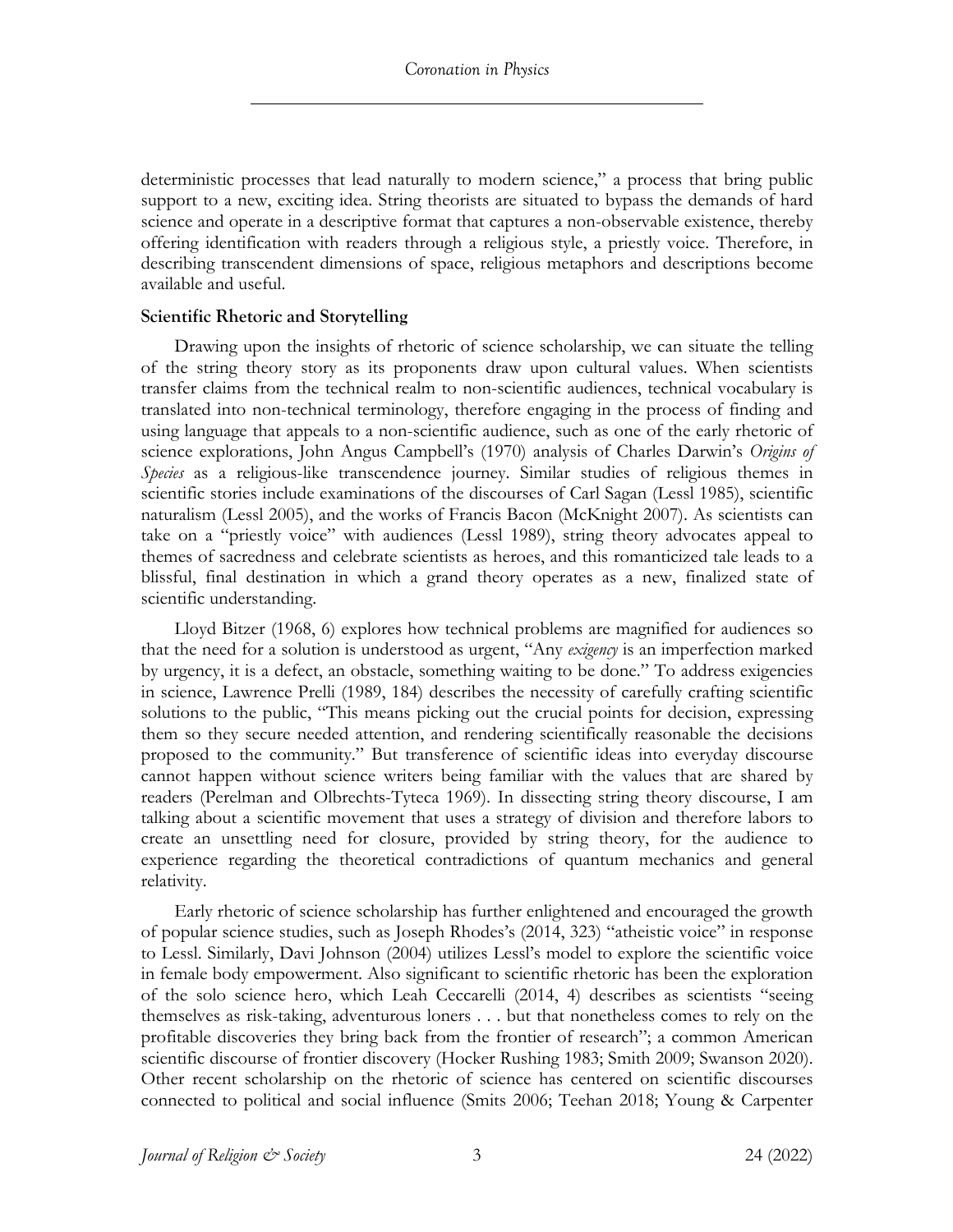2018; Ambrus 2019), as well as the empowerment of the scientific feminine (Early 1995; Hamlin 2015; Faithful 2016).

To understand the context of string theory discourse, emphasizing the contradictions in physics paradigms is important. So, as the paradigms of general relativity and quantum mechanics are two primary, established camps in the field of physics, they are presented as contradicting each other. As a result, string theory discourse gives special attention to the historical clash in these other theories' laws of physics, along with focus on the long-sought and needed unifying theory. In the process, string theory proponents rework and apply religious language and descriptions.

#### **Prophesies of Strings**

As part of the prophetic prediction theme, the search for a final theory is an ancient effort (Weinberg 1992; Davies and Brown 1988). Many have spoken of the day when the theory of everything will be discovered, and they do so in religiously themed descriptions, such as University of Michigan physicist Michael Duff (1998, 64) comparing string theory discourse to biblical prophets, that they are "millennial Jeremiahs," referring to the ability to predict future events. Other string theory discourse is also ripe with predictions, which Lessl (1989, 188) describes as "Priestly communication" that "reminds people of what they might become . . . by nudging them gradually into the symbolic environment" of rhetorical influence. Physicist John Ellis says that "we will eventually discover all the elements which go together to make a Theory of Everything," and "we [will] eventually reach the Theory of Everything somewhere off in the distant future" (Dine 2007, 166). With similar optimism, Michael Duff (1998, 64) states that, "The Theory of Everything is emerging." And according to string theory pioneer John Schwarz (1987, 39), string theory is accumulating evidence as the theory of everything at a "breathtaking pace." In the same way, physicist F. David Peat (1988, 119) states that string theory is approaching theoretical physics' "final step." It is also called a "bold step" (Halpern 2004, 1). These kinds of phrases build excitement toward an eventual, transcendent discovery.

Along with the tradition of prophetic-like prediction and descriptions of how a theoretical unification will happen, string theorists speak of scientists being guided by nature, teasing them along to discovering its hidden mysteries in revelatory ways. Nobel laureate Steven Weinberg (1992, 6) writes about how nature is teasing string theorists toward discoveries,

Sometimes in discussions among physicists, when it turns out that mathematically beautiful ideas are actually relevant to the real world, we get the feeling that there is something behind the blackboard, some deeper truth foreshadowing a final theory that makes our ideas turn out so well.

In Weinberg's argument, nature is teasing physicists along, continually prodding them to realize the true form particle physics. Adopting conclusions of a metaphysical existence as real, string theorists can operate at an authoritative level above empirical description. Their discourse is gracefully philosophical, and observably theological.

The led-by-nature personification is further captured in the depiction, in PBS's *The Elegant Universe* (McMaster 2003) documentary, of nineteenth-century physicist Theodor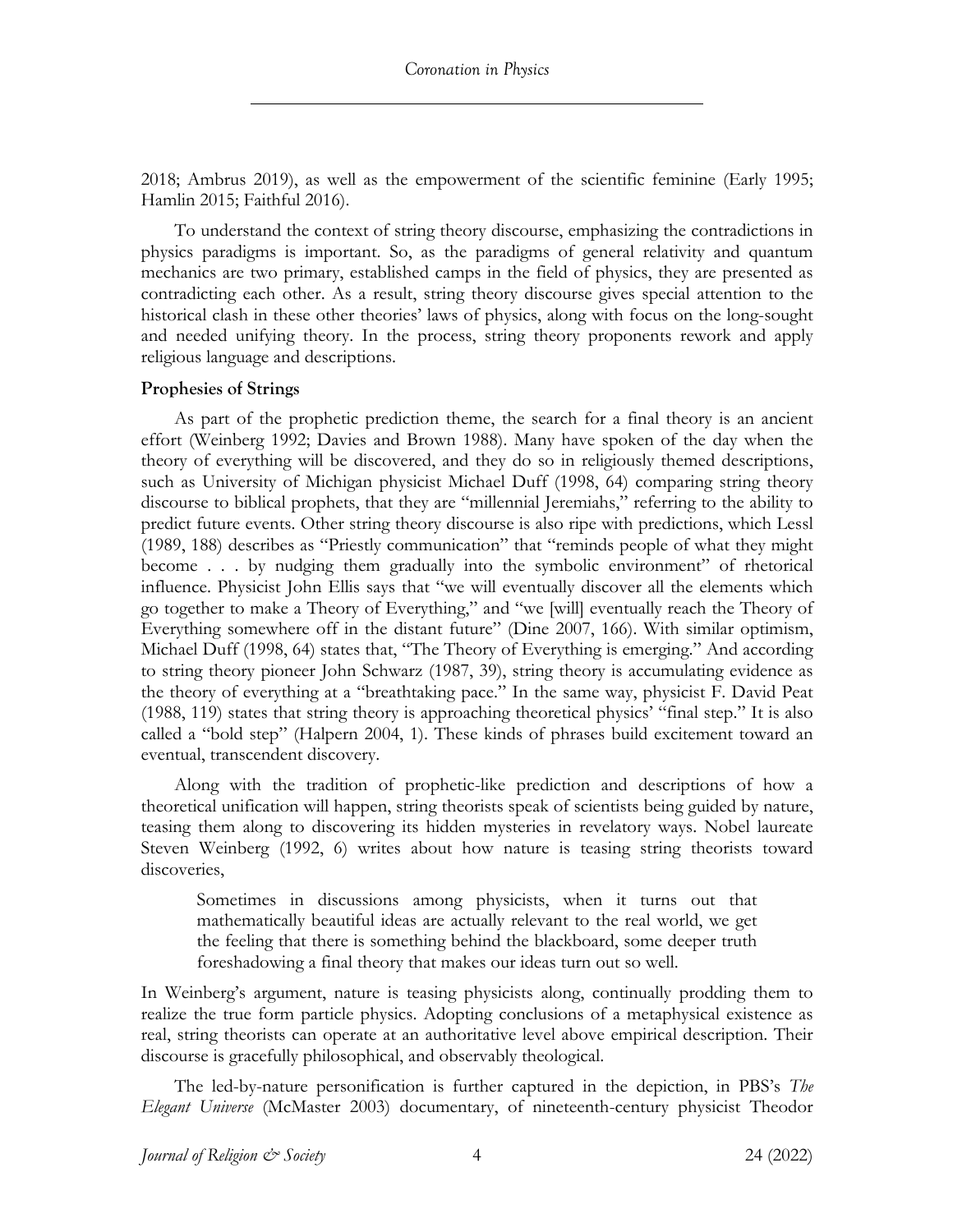Kaluza's dramatic epiphany of mathematically discovering string theory, a process that Lessl (1989, 188–89) describes as the priestly voice being merely the messenger of what the mysteries of the personified cosmos want to reveal, "the priestly voice does not portray itself as the agency of any merely human group; it is the voice of God or of Nature, a mouthpiece." Also recounting the Kaluza story, physicist Paul Halpern (2004, 3) calls the impetus of string theory the "Kaluza-Klein miracle." In 1919, physicist Theodor Kaluza was an unknown scholar, working as a humble, unpaid lecturer at the University of Konigsberg in Germany. One day Kaluza was fiddling with some mathematical ideas while at home when he decided to be creative with the idea of applying Einstein's theory of gravity to a "hypothetical five-dimensional universe" (Halpern 2004, 5; note that string theory's mathematical formulations are based on the concept of extra dimensions of space beyond what we physically experience). He then realized that in a five-dimensional universe, adding one more than Einstein's theory of four dimensions, he could unify Einstein's theories with electromagnetism. This discovery allowed Kaluza to begin thinking about unifying all the laws of physics, and his realization was thrilling, "he froze momentarily in place, then stood up abruptly and – in his own eureka shout – began to hum a Mozart aria" (Halpern 2004, 6). But Kaluza's theory never gained enough support to have a lasting effect on theoretical physics.

Continuing the rhetoric of nature revealing itself to physicists, three years later and on another continent, physicist Oskar Klein, unfamiliar with Kaluza's work, happened to carry out the same tests that Kaluza had done. Klein was teaching basic physics courses at the University of Michigan when he realized that he could examine the electromagnetic strength of particles within gravitational fields, and he was surprised to discover that some basic particles look more like string-like loops than point particles, and that they could disappear into unknown dimensions. Eventually his colleagues convinced him to abandon his theory, and the laws of nature would once again have to try later to reveal themselves to scientists (Halpern 2004).

Halpern (2004) also describes how two other thinkers extended the Kaluza-Klein discovery several decades later when nature showed up again to reveal its deeper mysteries. In the 1950s, the Italian physicist Tulio Regge was tracking the behavior of particles when throwing them against different kinds of surfaces. At the time, physicists assumed that all particles were spheres and behaved as solid objects. But rather than bouncing off various surfaces, Regge noticed that some particles would vibrate, and he found that they were not spherical, point particles, but "spinning blobs of matter . . . that are smeared" (Halpern 2004, 44–45). In essence, Regge understood that particles bend and twist like strings. Then, in the 1960s, Roger Penrose's story brought string theory even closer to being an established theory. A geometrist, Penrose argued that elementary particles are twists. The larger physics community, however, dismissed the findings from these physicists who articulated the early manifestations of string theory, and at the time most physicists remained convinced that particles are indeed spherical points rather than strings.

Despite the resistance from the larger field of physics, string theorists and their predecessors who also sought to find the theory of everything, such as Albert Einstein, are nonetheless consistently framed as oracle-types who are in connection with a personified form of nature, which takes on religious description. In his own efforts to unify theoretical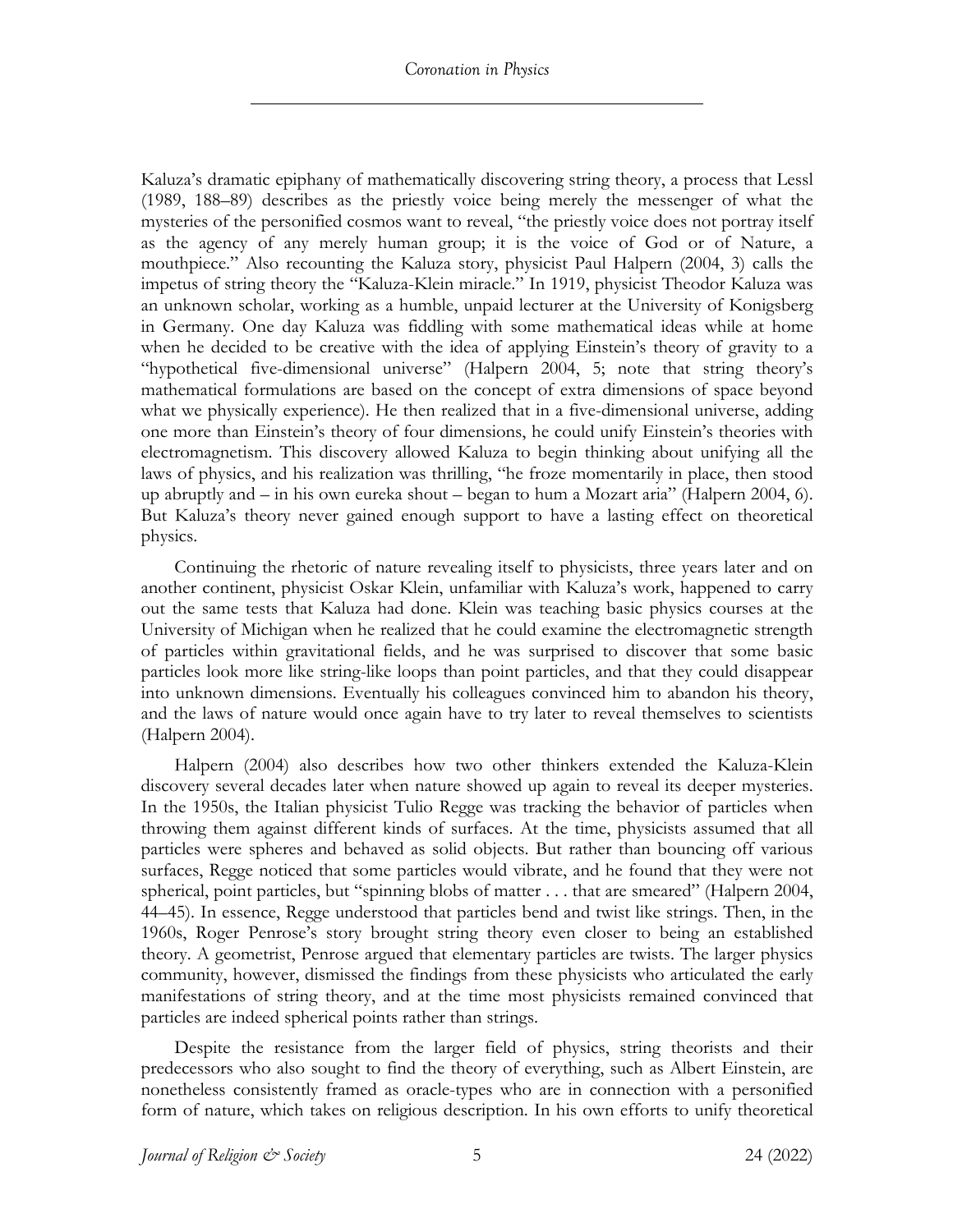physics, Einstein was a "minister counseling his flock" and "presented his assistants with an implied list of virtues and sins" when doing theoretical physics (Halpern 2004, 171). Halpern (2004, 171) also tells of a similar religious-like thought process that Einstein employed, "Despite his disinclination to mix science with religion (in the conventional sense), these injunctions took on a biblical tone." Halpern (2004, 171) then connects string theory's arrival in physics to divine intervention, "Einstein based the legitimacy of a 'Theory of Everything' on whether or not God would have made the universe that way. In that sense, his guidance was an attempt to read and interpret divine preferences." Ultimately, on their sacred journey in the string theory story, audiences are led to the culminating confrontation, the theory of everything's triumphant arrival to battle the monolithic physics establishment that would fight to keep string theory at bay.

## **Fighting Disbelief**

No prophetic prediction is effective without running into confrontations that, through battle, will ultimately lead to triumph. In this way, Peat (1988, 119) employs military metaphors in describing the pursuit of the theory of everything, "From now on, an army of theoretical physicists would shift their focus from particle to string theories. A revolution in theoretical physics had occurred." Similarly, to describe the commitment to fighting on, physicist and journalist Adrian Cho (2004, 1426) calls these scholars "The Children of the Revolution," magnifying the need for resolution in the process which Burke describes as literary division in stories. Science journalist George Musser (2008, 277) calls these efforts, "The String Wars."

Although Einstein also pursued a theory of everything, he was resistant to early ideas that resembled string theory as the answer. The tale of Einstein being a hindrance to Theodore Kaluza is dramatized as Kaluza attempted to publish his findings on a fifth dimension. *The Elegant Universe* (McMaster 2003) portrays a hypothetical one-sided conversation between Kaluza and Einstein as they sit across from one another in Einstein's office. Kaluza sits to join Einstein and tries to explain his discovery of extra dimensions, which would solve some of the theoretical divisions in physics, but Einstein ignores Kaluza, who then goes on to express his deep frustration with Einstein's lack of cooperation. But Einstein continues to refuse to acknowledge Kaluza's presence. The rhetorical division between these two theorists, each representing competing camps, contributes to the need for a rhetoric of conclusion and union amongst divided physicists. In his fixation on his own explanations, Einstein is depicted as incapable of seeing beyond his own idea. Like most physicists at the time, even Einstein is portrayed as lacking the ability to observe the existence of multiple dimensions that the cosmos was beckoning scientists to realize.

The battle theme is also applied in explaining the heightened contention of division between quantum mechanics and general relativity, which allows the advent of string theory as the solution. After Duff (1998, 64) explains the depressing state physics was in with the two non-cooperative paradigms of quantum mechanics and general relativity, he sets up the arrival of a theory of everything coming to fruition as he describes how the division between the established paradigms will soon crumble because a significant change will happen, leading to the conclusion that "Something big has to give." Schwarz (1987, 36) refers to these dramatic events in physics in his *Physics Today* article as the realization of string theory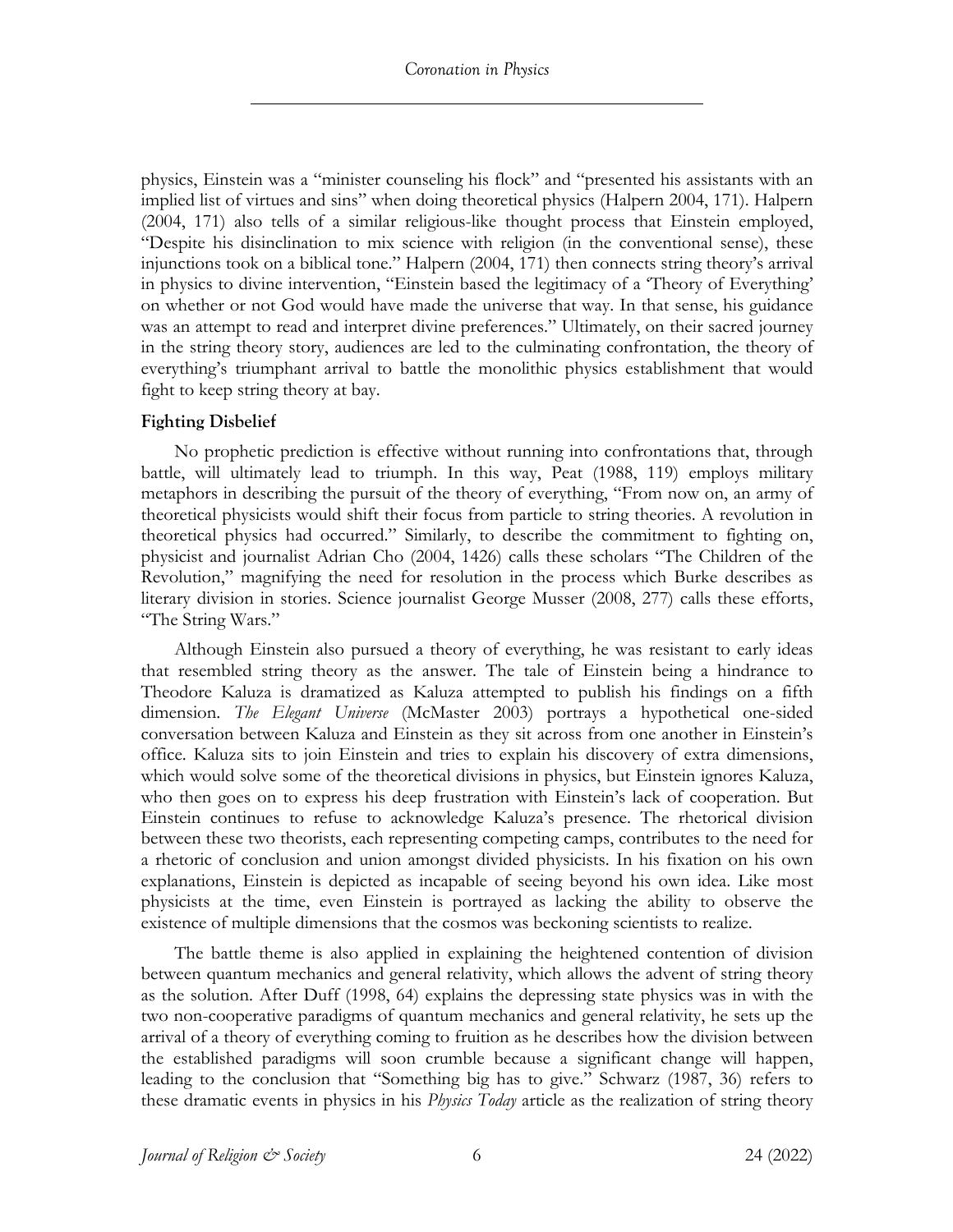as the final theory being capable of offering us "profound implications." A theory of everything is so important to physicists that Schwarz (1987, 35) believes that in physics there is not a "more significant theoretical proposal."

String theorists also demonstrate their sense of urgency for readers by reciting their own passion to find a unifying theory of everything, a type of rhetorical effort that Bitzer (1968, 1) describes as the presentation of "a dangerous situation" where "events, persons, or objects . . . threaten him, someone else, or something of value." Physicist Michio Kaku (Clark 2002) recalls being a young man when he heard about the death of Einstein and of his secret notebook (the notebook Einstein was using to create formulas that would be the final theory of physics) that was found at his bedside when he died. Kaku's curiosity and realization that something great was going to happen in the world of physics inspired him to embark on a lifelong journey in physics in order to "know what was in that book" (Clark 2002). Einstein is also portrayed as passionately searching for the theory of everything before his death in PBS's *The Elegant Universe* (McMaster 2003) documentary. In this depiction, Columbia University physicist Brian Greene stands in front of the house where Einstein passed away and tells the story in a haunting scene. Einstein "spent the last two decades of his life ... relentlessly [seeking] a single theory so powerful it would describe all the workings of the universe." Greene then emphasizes the weight of the task of seeking a theory of everything on Einstein up to his death, "Convinced he was on the verge of the most significant discovery in the history of science, Einstein ran out of time, his dream unfulfilled."

Like Einstein's commitment to finding the theory of everything up to the moment of his last breath, string theorists are similarly expected to fight on, according to Halpern (2004, 148), "To fight for his beliefs, Einstein drew upon what he saw as his most powerful arsenal: his ability to construct a unified field theory." In a similar way, University of Chicago physicist Jeff Harvey explains the reason for string theorists maintaining such a longstanding faith, "The reason we keep on with it is that it seems to lead to new physical insights and beautiful things, wonderful structures . . . it's sufficiently convincing that there's . . . something to it" (Taubes 1999, 513).

As part of a religious-like battle narrative, such as the string theory "millennial Jeremiahs" mentioned early, heroes endure as they await a day of triumph when their predictions will be fulfilled. University of Maryland physicist James Gates (2007) discusses the troubles string theorists have faced in seeking experimental evidence in his letter to *Physics Today*. He suggests string theorists are going to get their revenge against those who do not heed the prophetic call of string theorists when the days of finding the theory of everything come closer, "Researchers excited about superstring[s] . . . are foremost and thoroughly dedicated and well-trained physicists. Accordingly, they are rooting most enthusiastically for the success of their experimentally driven colleagues, if for no other reason than the opportunity for vindication" (Gates 2007, 16).

Within this context of the historical battle over string theory, it becomes clear that calling string theory "the theory of everything" is because "rhetoric is a mode of altering reality, not by the direct application of energy of objects, but by the creation of discourse which changes reality" (Bitzer 4). The name is a reaction to criticism of string theory, and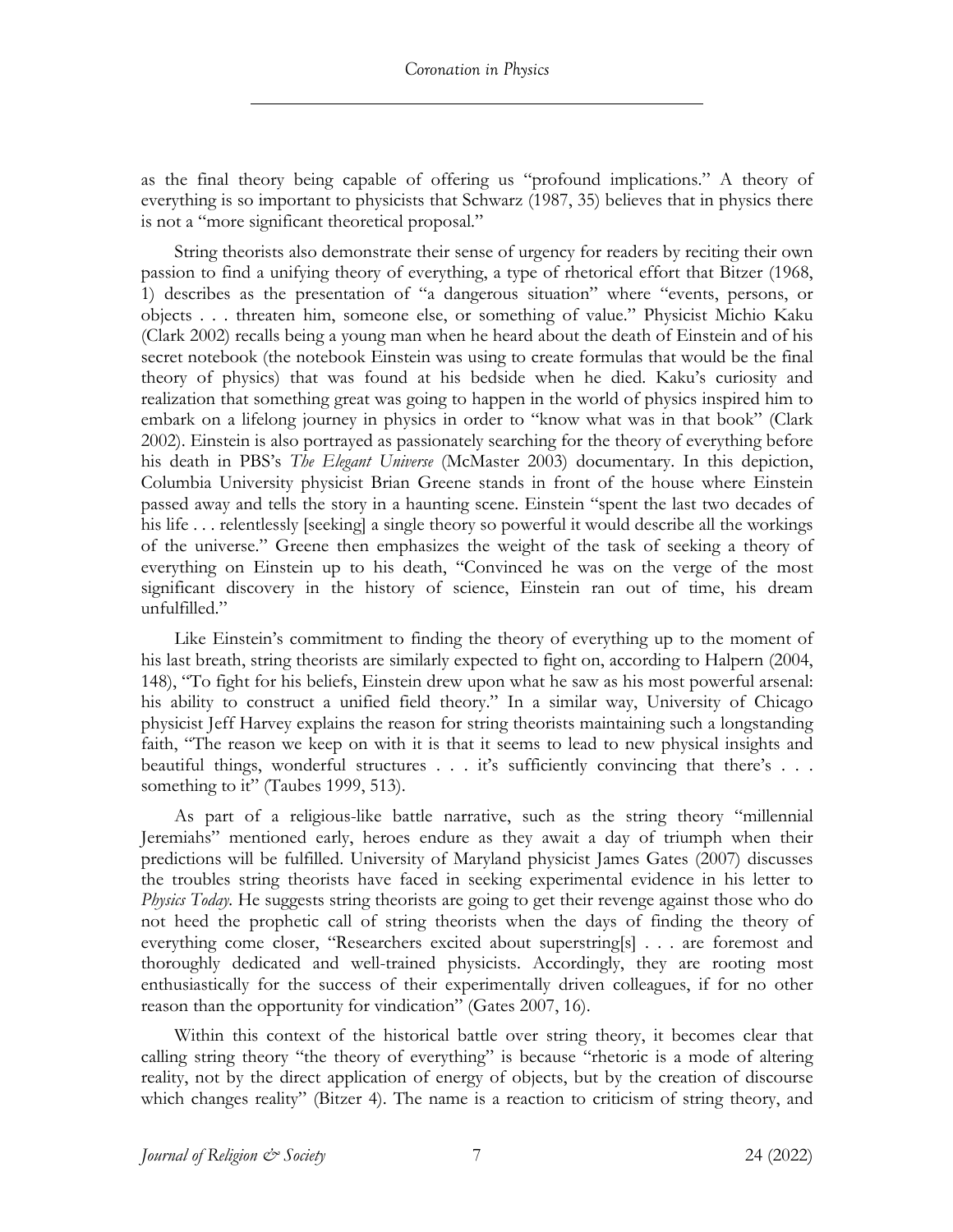John Ellis "invented the term in response to critics who had called string theory a 'theory of nothing," referencing string theory's lack of experimental evidence (Dine 2007, 37). And the resistance toward and criticism of the theory as a solution to divisions in theoretical physics was significant. For example, physicists Paul Ginsparg and Sheldon Glashow are quoted as mocking string theory that it should "be conducted at schools of divinity by the equivalents of medieval theologians" (Musser 2008, 278). But string theory proponents align their efforts with the most famous minds in history. Even before the 20th century, there was a long-standing push for scientists to discover the "final theory," which was a dream that even Aristotle pursued and was at the forefront of Isaac Newton's experimental efforts, as explained by physicist Mark McCutcheon (2010, 17).

As part of the fight against doubters and to build suspense in telling the string theory story, authors and directors climactically identify string theory as the theory of everything near the end of string theory books and documentary film. In Musser's book (2008), he discusses string theory as the final theory only after demonstrating how string theory unifies physics' theoretical chasms, and physicist Paul Halpern (2004) also saves his discussion of the *Theory of Everything* title until the end of his retelling of the string theory story. Similarly, Weinberg (1992, 230, 241) strategically uses the theory of everything description for string theory only in his last two chapters after discussing unification, with the chapters titled "Facing Finality" and "What About God?". For these writers, presenting a theory of everything at the end of their tales is a climax, a dramatic presentation for the reader at the end of retelling of the "millennial Jeremiahs" in physics who were shown the hidden laws of nature. *The Elegant Universe* documentary also reserves discussing the theory of everything until it is first shown that string theory is the answer to unifying quantum mechanics and general relativity (McMaster 2003).

In arguing that an eventual cohesion in physics can be achieved, string theorists and their predecessors looked forward to the day when string theory would be firmly established as the theory of everything. They write about it as having previously been only a dream, but also display their faith that the day would come, despite their battles. Nonetheless, as a *Physics Today* writer who goes by the acronym BMS (1985, 17) states, string theory will "save the day." It allows reflection on human history, can be perceived as confirming cultural assumptions, and opens the door to opportunities between physics and belief, manifest in the use of religious metaphors.

As described so far, proponents of string theory see the significance of recognizing the roles of key scientists who helped bring it to its eventual moment of victory because, in science, "The locus of priestly authority, whether in its religious or secular forms . . . originat[es] in institutional circles from which the audience is largely excluded," such as the telling of important figures doing extraordinary things, namely the string theory story (Lessl 1989, 195). The pivotal moment of resolution, when string theory arrives as a recognized and respected theory of physics, is the 1984 "Green-Schwarz discovery" (McMaster 2004), also known as the "first revolution" when string theory was proven to be mathematically anomaly-free by physicists Michael Green and John Schwarz (Taubes 1999, 512). This discovery put string theory on the map of physics, and turned it into a seriously studied subject, "String theory has been the subject of thousands of papers since 1984" (Taubes 1999, 512). And one year after Green and Schwarz's calculation, physicist Mitchell Waldrop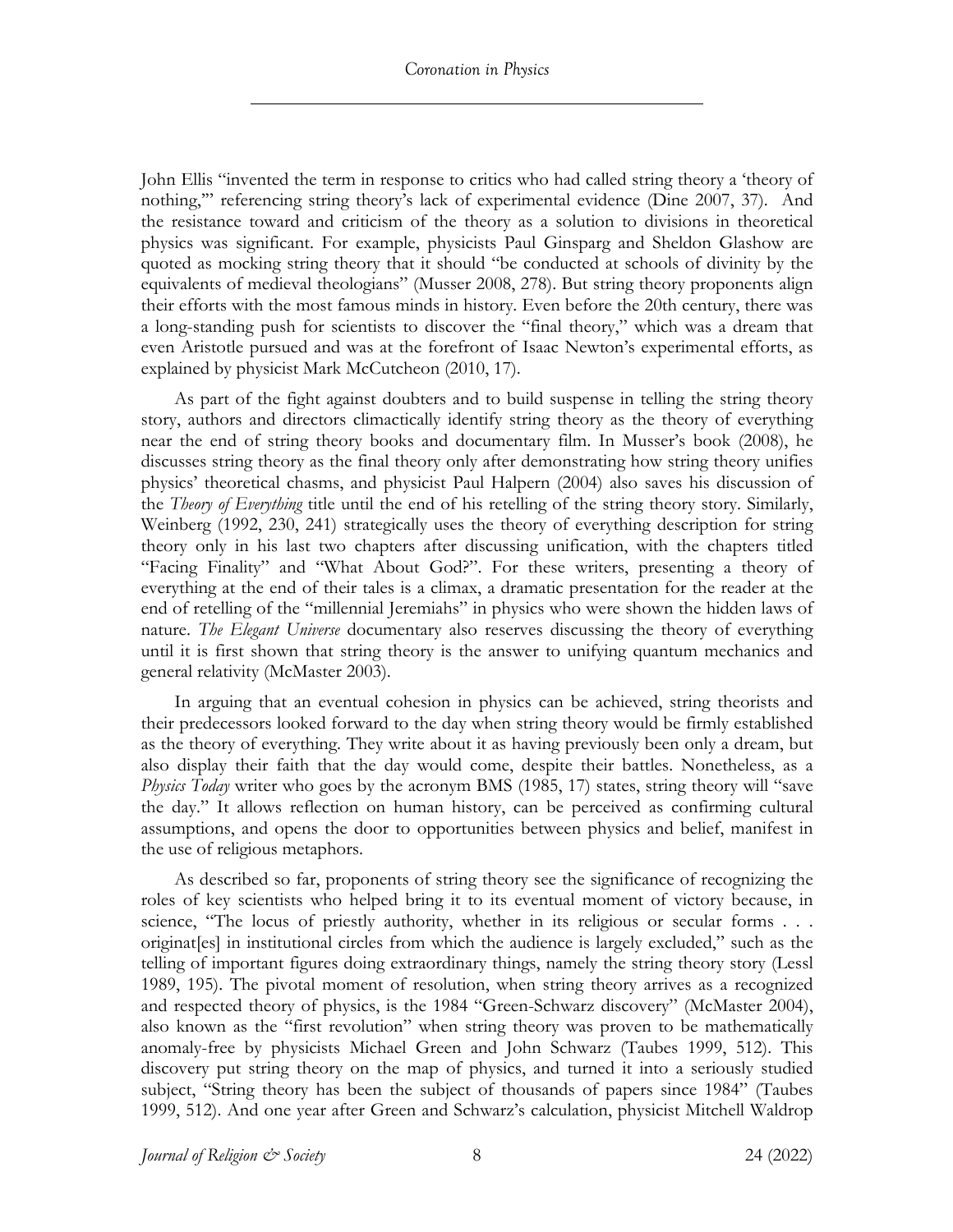(1985) published an article in which he crowned string theory, "String as a Theory of Everything" in *Science*. In September 1986, Michael Green published an article in *Scientific American* with a title that makes string theory superior to its predecessors with the prefix super- by calling it, "Superstrings." Then in 1987, John Schwarz joined his colleague Michael Green in calling string theory super- in the widely read journal *Physics Today* with the same article title, "Superstrings." Within three years of the Green-Schwarz discovery, string theory was introduced to the public as popular science journals shared their zeal for the anomalyfree claims of string theory.

## **Coronation and Sainthood**

Offering closure in theoretical wars promises to bring a peaceful rest to physicists, as well as for readers of string theory who await a solution to the rhetorical chasm created for them. Audiences come to appreciate string theory's previous prophetic struggles and predictions because "rhetorical discourse must be embedded in historic context" of the conflicts that are presented as needing transcendence (Bitzer 1968, 3). All previous frustrations are resolved at the point of unification in 1984. The heroes' struggle to convince the others that a transcendent, final theory has come via a religious-like tale in which theoryprophets struggle, but eventually win, and are rewarded with a mathematically sound solution to the divisions in physics.

I utilize the coronation metaphor as description because it captures the accumulating event process of physics arrival at a theory of everything, which coincides with other described religious metaphors. Coronation comes with narratives of kings being chosen and crowned by deity, such as the description of the return of Jesus in Revelation 14, and in the myth of King Arthur (Monmouth 2007) being chosen above all others to reign, just as string theory also is portrayed as struggling, battling, but eventually reigning above all others. As a result, the idea of a theory of everything is "hailed," as Peat (1988, 89, 328) emphasizes twice.

Also using religious descriptions of string theory's arrival as the theory of everything, James Gates (2007, 16) makes explicit comparisons to religious pursuits, that it "would be a point of great pride to have clearly perceived the mind of God." Also, it is repeatedly called the "perfect theory" (Peat 1988, 119; Clark 2002). And as a heavenly reward these string theorists' efforts have put them on "grounds for sainthood in the Einstein canon," demonstrating victory over others' doubt about string theory (Halpern 2004, 172).

Part of establishing a reigning theory is crowning a governor, someone to preside. If the Kaluza-Klein theory was the breakthrough for the potential of other dimensions and the Green-Schwarz discovery legitimized string theory as the unifying theory, then Edward Witten is the movement's "impresario" who brought about a second, further convincing string theory revolution about multiple dimensions of space and the soundness of string theory as the great unifying theory (Taubes 1999, 512). Witten's (1996) discovery solidified knowledge of how the strings in string theory work and how many dimensions of space there truly are, "Ed just walked up the mountain and looked down and saw the connections that nobody else saw . . . he just took a different perspective, and bang, it all came together. And that's genius" (McMaster 2003). Duff (1998, 64) calls Witten, "the guru of string theory (and according to *Life* magazine, the sixth most influential American baby boomer)." And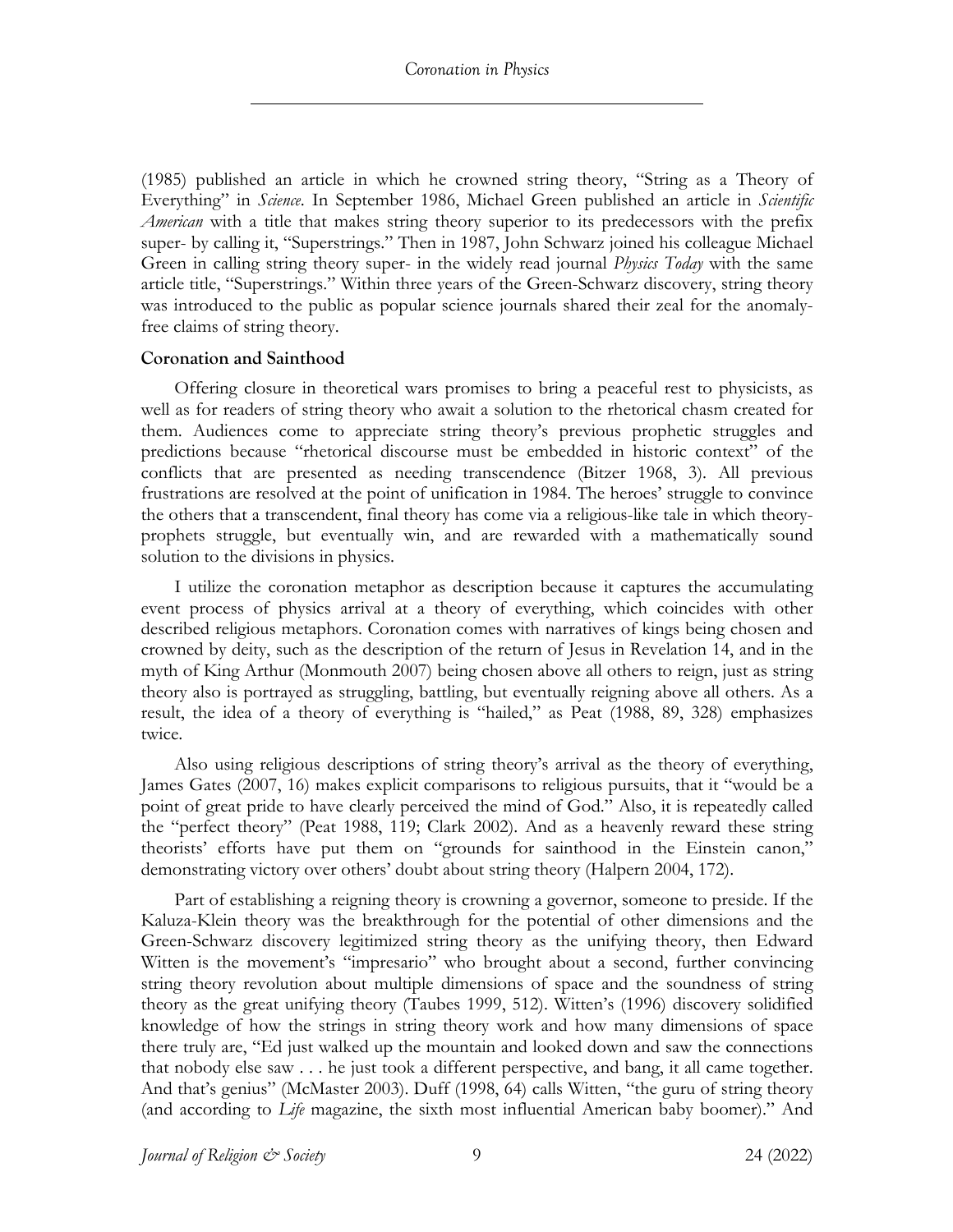Gary Taubes (1986, 48) says that Witten "is considered so bright that his colleagues are willing to take seriously virtually anything he suggests." Witten's discovery, as string theory proponents argue, has essentially closed the door on arguments against the theory. String theory now has its Einstein. Fast forwarding several decades, renowned physicist Henry Tye (Cai and Yan 2021, 2) recently concluded that "you have to go with string theory . . . I think the future goal is to understand why string theory can yield a naturally small cosmological constant."

## **Conclusion**

In Disney's animated film *The Sword in the Stone* (Reitherman 1963), King Arthur's mentor Merlin expresses his frustration about the lack of having a rightful king before Arthur removes the sword from the stone and proves his divine appointment, "A dark age indeed! An age of inconvenience!" Similarly, string theory is presented as lifting theoretical physics out of its inconvenient dark ages, such as physicist when Henry Tye described the process of resolving the mysteries of the cosmos with string theory, "They don't need to know string theory, they just need string theory to tell them where to look and what to look for" (Cai and Yan 2021, 2). Embracing and utilizing metaphysical explanations, string theorists offer artful descriptions with theological appeal to capture the public's imagination of the theory's concrete mathematical models. Like prophets, string theorists speak of tapping into realms beyond human understanding and description. This graceful display of describing a reality beyond our own through oracles is convincing because it bypasses scientific empiricism. As its elegance takes on a form of religious discourse, it implies a reality made of dimensions beyond humanity's observations, and equally beyond the descriptions of empirical scientific demands.

Burke (1970, 128–29) argues that such strategic storytelling efforts allow imperfect things, such as theoretical physics in this instance, to be "gradually purged . . . of its obscurities," and that this is a transcendent process that requires rhetorical skill in presenting a solution, "in theological terminology . . . there may be a certain craftiness in unveiling it." The use of sacred themes gives string theory writers an immediate connection to audiences. This process is observable as we examine the religious metaphors used to dramatize stories of discovery. In this tale, the battle for legitimacy in theoretical physics leads to an eventual peaceful reign of an explanation emerging, and along with Witten as the established leader who wields a priestly voice, as string theory is described as the presiding theory of everything.

Despite the developments and popularity of string theory, it maintains its critics. Amidst the heightened string theory public celebrations, Peter Woit (2007) argues against string theory and its convenient infallibility due to its lack of empirical experimentation in *Not Even Wrong: The Failure of String Theory and the Search for Unity in Physical Law*. Also, Lee Smolin (2020) continues his work on Einstein's quantum theory as foundational to physics. And with concern about the popularity of string theory emerging more as a social power than a scientific theory, in 2015 Bernard Lavenda concluded his work *Where Physics Went Wrong* with the question, "Has String Theory Become a Religion?" (75). Further, Daniel Cossins (2019, 1) recently described how, at this point, string theory is not yet "verifiable."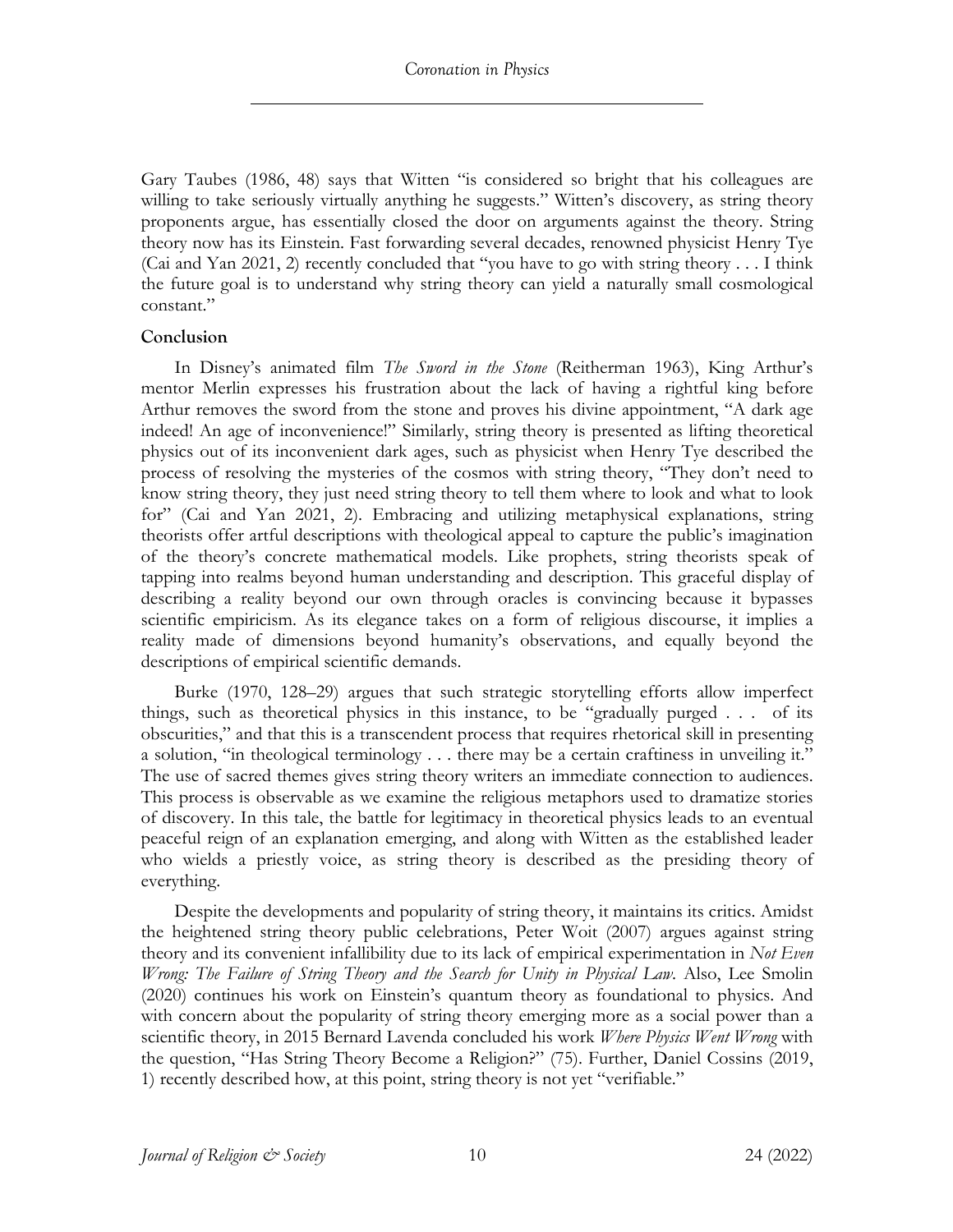Yet in string theory's elegant mythological references, it is also empowered to situate its critics into camps of disbelief, comparatively atheistic toward this metaphysical description of the universe. Critics are perceived as lacking perspective on the possibilities of string theory and lacking understanding of the fate-like arrival that comprises string theory's repeated mathematical emergence. At the same time, string theory is also being situated with and explored alongside other explanatory models, "Theorists, young ones in particular, are starting to move between the camps for the first time" in the theoretical debate where "neither strings nor loops [is] landing a killer blow" (Cartwright 2017, 29). Hence, although string theorists describe the quest for the theory of everything as concluded, the debate continues, and non-string theory physicists have not thrown in the towel.

#### **Bibliography**

- Ambrus, Gabor. 2019. "Creators and Creatures: The Creation Account in Genesis and the Idea of the Artificial Humanoid." *Zygon: Journal of Religion & Science* 54 (3): 557–74.
- Clark, Malcolm. 2002. *Parallel Universes*. DVD. London: BBC.
- BMS. 1985. "Anomaly Cancellation Launches Superstring Bandwagon." *Physics Today* 38 (7): 17–20.
- Bitzer, Loyd F. 1968. "The Rhetorical Situation." *Philosophy and Rhetoric* 1 (1): 1–14.
- Burke, Kenneth. 1970. *The Rhetoric of Religion: Studies in Logology.* Berkeley: University of California.
- Cai, Yi-Fu, and Sheng-Feng Yan. 2021. "Henry Tye: The Future of Theoretical Physics and Advice to Young Researchers." *National Science Review* 8 (74): 1–4.
- Cartwright, Jon. 2017. "When Loops Become Strings." *New Scientist* 233 (3116): 28–31.
- Campbell, John Angus. 1970. "Darwin and *The Origin of Species*: The Rhetorical Ancestry of an Idea." *Communication Monographs* 37 (1): 1–14.
- Ceccarelli, Leah. 2013. *On the Frontier of Science: An American Rhetoric of Exploration and Exploitation*. East Lansing: Michigan State.
- Cho, Adrian. 2004. "String Theory Gets Real Sort Of." *Science* 306 (5701): 1460–62.
- Cossins, Daniel. 2019. "The Idea Factory." *New Scientist* 241 (3213): 1–5.
- Davies, Paul C. W., and Julian R. Brown, eds. 1988. *Superstrings: A Theory of Everything?* New York: Cambridge University.
- Dine, Michael. 2007. "String Theory in the Era of the Large Hadron Collider." *Physics Today* 60 (12): 33–39.
- Duff, Michael J. 1998. "The Theory Formerly Known as Strings." *Scientific American* 278 (2): 64–70.
- Early, Julie English. 1995. "Unescorted in Africa: Victorian Women Ethnographers Toiling in the Field of Sensational Science." *The Journal of American Culture* 18 (4): 67–75.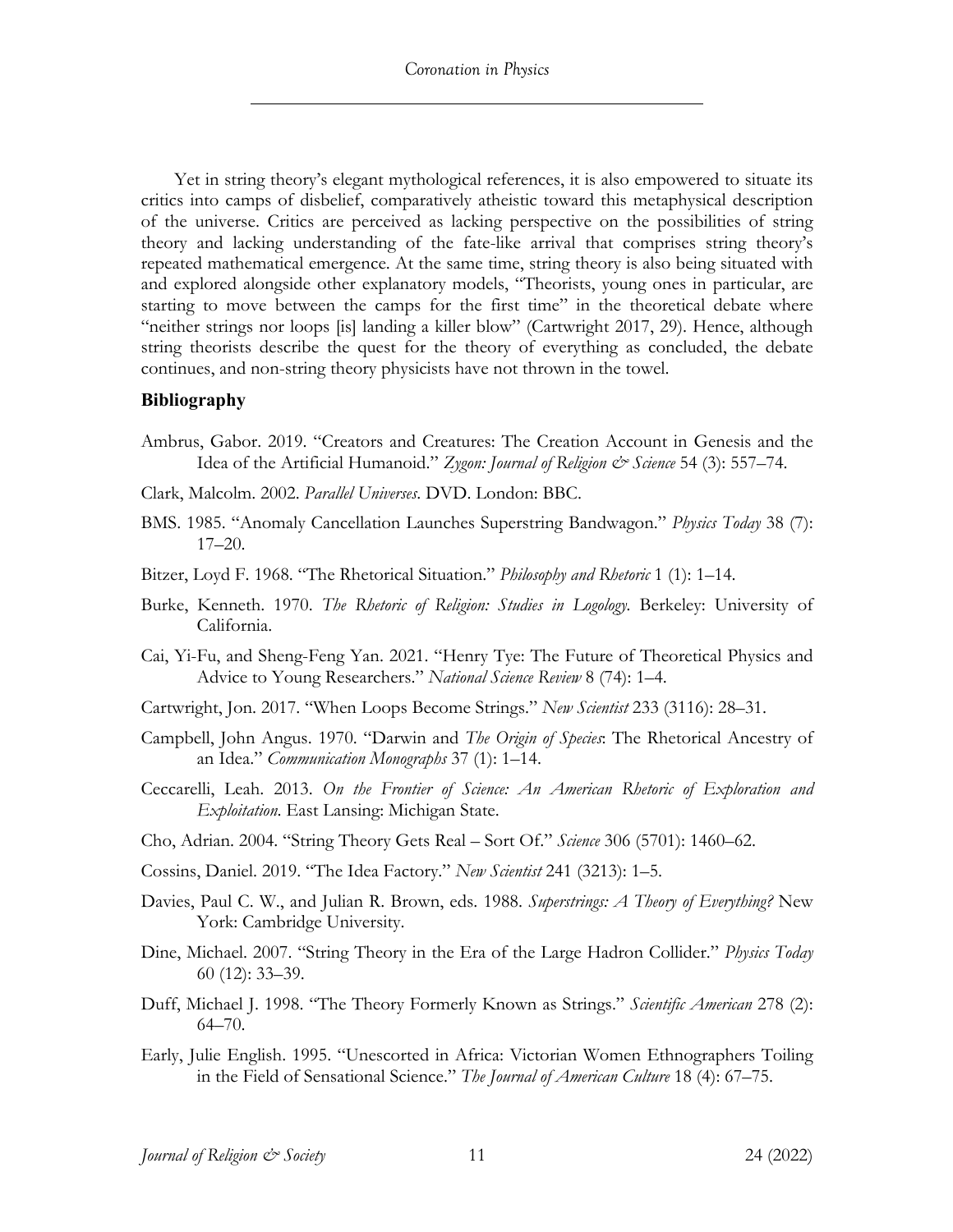- Faithful, George. 2016. "Survivor, Warrior, Mother, Savior: The Evolution of the Female Hero in Apocalyptic Science Fiction Film in the Late Cold War." *Implicit Religion* 19 (3): 347–70.
- Green, Michael. 1986. "Superstrings." *Scientific American* 255 (3): 48–63.
- Halpern, Paul. 2004. *The Great Beyond: Higher Dimensions, Parallel Universes, and the Extraordinary Search for the Theory of Everything*. Hoboken: Wiley.
- Hamlin, Kimberly. 2015. *From Eve to Evolution: Darwin, Science, Women's Rights in Gilded Age*. Chicago: University of Chicago.
- Hocker Rushing, Janice. 1983. "The Rhetoric of the American Western Myth." *Communication Monographs* 50 (1): 14–32.
- Johnson, Davi. 2004. "Selling Sarafem: Priestly and Bardic Discourses in the Construction of Premenstrual Syndrome." *Women's Studies in Communication* 27 (3): 330–51.
- Lessl, Thomas M. 1985. "Science and the Sacred Cosmos: The Ideological Rhetoric of Carl Sagan." *Quarterly Journal of Speech* 71 (2): 175–87.
- Lessl, Thomas. M. 1989. "The Priestly Voice." *Quarterly Journal of Speech* 75 (2): 183–97.
- Lessl, Thomas M. 2005. "The Mythological Conditioning of Scientific Naturalism." *Journal of Communication and Religion* 28 (1): 23–46.
- Lavenda, Bernard H. 2015. *Where Physics Went Wrong*. London: World Scientific.
- Marsh, James, dir. 2014. *The Theory of Everything.* Universal City, CA: Universal Pictures.
- McCutcheon, Mark. 2010. *The Final Theory: Rethinking Our Scientific Legacy*. 2nd ed. Boca Raton: Universal Publishers.
- McKnight, Stephen. A. 2007. "Religion and Francis Bacon's Scientific Utopianism." *Journal of Religion & Science* 42 (2): 463–86.
- McMaster, Joe, dir. 2003. *NOVA-Physics: The Elegant Universe and Beyond*. DVD. Boston: WGBH.
- Mohon, Lee. 2020, March 18. "Chandra's Data Tests 'Theory of Everything." (Mar 18) https://www.nasa.gov/mission\_pages/chandra/images/chandra-data-tests-theoryof-everything.html.
- Monmouth, Geoffrey. 1136/2007. *The History of the Kings of Britain.* Peterborough, ON: Broadview. First published 1136.
- Musser, George. 2008. *The Complete Idiot's Guide to String Theory*. New York: Alpha.
- Peat, F. David. 1988. *Superstrings and the Search for the Theory of Everything*. New York: Contemporary.
- Perelman, Chaim, and Lucie Olbrechts-Tyteca. 1969. *The New Rhetoric: A Treatise on Argumentation*. Notre Dame: University of Notre Dame.